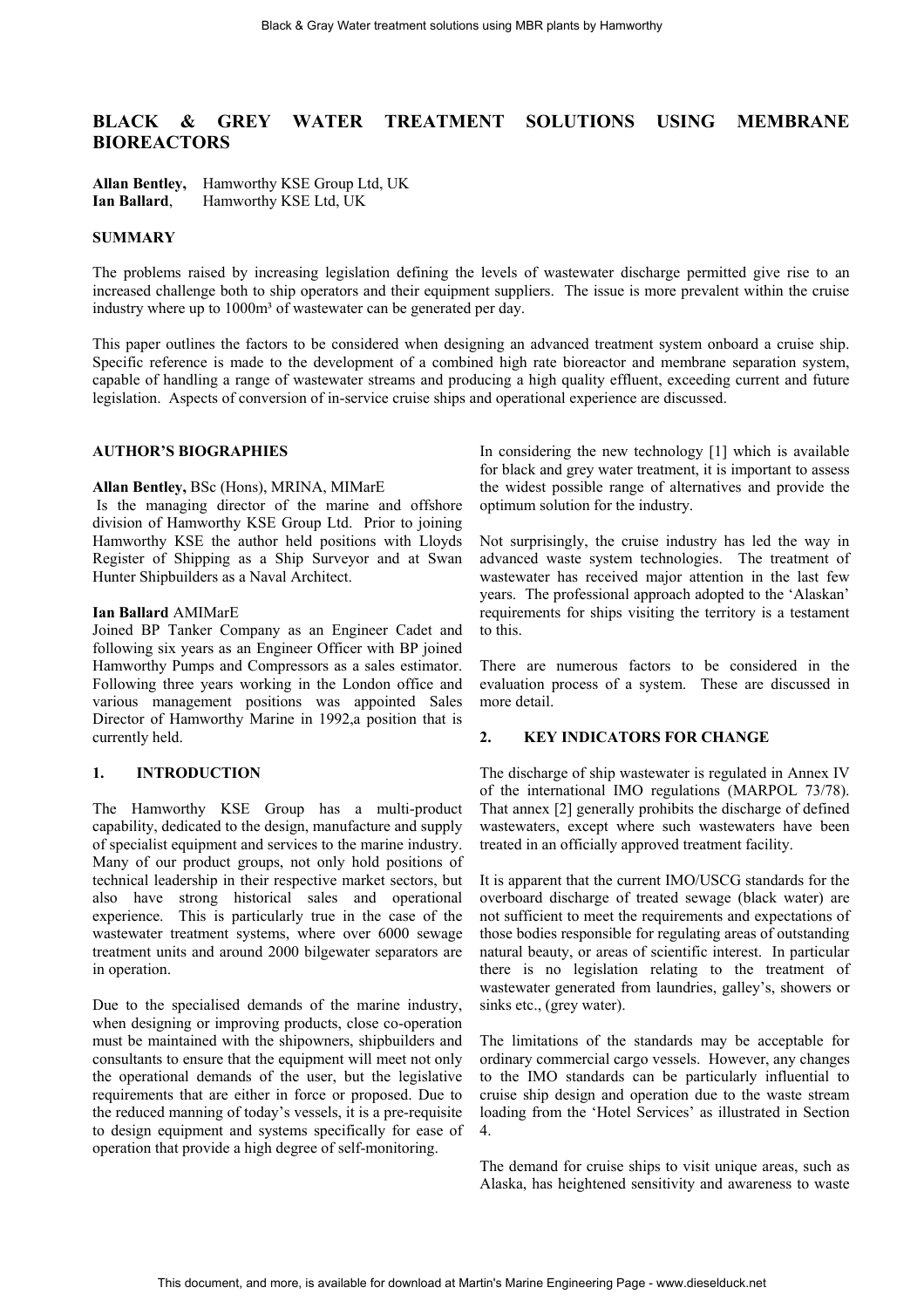discharges. This has led to more stringent legislation for black water, and importantly, grey water is included for the first time. Details on the controlling and enforcing the quality of effluent being discharged are addressed. Penalties in the event of non-compliance, for example, can be costly, both in monetary terms and public perception of the cruise company. Whilst at present these new standards are limited to Alaska, we can expect similar action to be taken in other areas of the world, where concerns exist for the protection of the environment.

There is strong public pressure on Canadian authorities to introduce legislation; Hawaii is also studying the situation. In general, where a high concentration of Cruise vessels visit areas of special interest, we consider these areas as primary regions where legislation will be introduced.

The players within the cruise industry, owners/operators, yards and specialist equipment suppliers all have a role to play in managing the step-change in design and operational demands that will result. To this end the six-point framework [3] prepared by the Cruise industry clearly depicts their intent, as stated below:

- (i) **DESIGN** constructs and operates vessels, so as to minimise their impact on the environment;
- (ii) **DEVELOP** improved technologies to exceed current requirements for protection of the environment;
- (iii) **IMPLEMENT** a policy goal of zero discharge of MARPOL, Annex V solid waste products by use of more comprehensive waste minimisation procedures to significantly reduce shipboard generated waste;
- (iv) **EXPAND** waste reduction strategies to include reuse and recycling to the maximum extent possible so a to land ashore even smaller quantities of waste products;
- (v) **IMPROVE** processes and procedures for collection and transfer of hazardous waste; and
- (vi) **STRENGTHEN** programs for monitoring and auditing of onboard environmental practices and procedures in accordance with the International Safety Management Code for the Safe Operation of Ships and for Pollution Prevention (ISM Code).

## **3. DETAILS OF THE CHANGES**

It is worth noting that the provisions of the Annex (IV) were ratified very recently, nearly 20 years after the original filing. The main driver for the Alaska cruise ship emission regulations [4] can be traced to the lack of appropriate port facilities to receive and process ship waste and the high level of environmental awareness of the inhabitants whose livelihood depends on the health of the waters.

Effectively, the new standards place a responsibility on the cruise ship operator to develop pollution prevention and waste management solutions, including advanced technology and systems that minimise or ideally eliminate pollutants.

|                  | <b>Units</b> | <b>Current</b> | <b>Current</b> | Alaska                |
|------------------|--------------|----------------|----------------|-----------------------|
|                  |              | <b>USCG</b>    | <b>IMO</b>     | 40CFR 133             |
|                  |              | 33CFR 159      | <b>MARPOL</b>  | 33CFR 159             |
|                  |              | PT1-300        | 73/78          | PT300-600             |
|                  |              |                | Annex IV       |                       |
| Test             | Days         | 10             | 10             | 30                    |
| Duration         |              |                |                |                       |
| Suspended        | mg/l         | 150            | 50 (100 at     | 30                    |
| Solids           |              |                | sea)           |                       |
| BOD <sub>5</sub> | mg/l         | <b>Not</b>     | 50             | 30                    |
|                  |              | required       |                |                       |
| Faecal           | Count/100    | 200            | 250            | 20                    |
| coliform         | ml           |                |                |                       |
| pH               |              | Not            | <b>Not</b>     | $6.0 \text{ to } 9.0$ |
|                  |              | required       | required       |                       |
| Chlorine         | mg/l         | Not.           | As low as      | 10.0                  |
|                  |              | required       | practicable    |                       |

Included in the standards are rigorous testing regimes on a wide variety of performance measures. Including random, unannounced sampling by the enforcing agencies.

## **4. DEFINITION OF THE WASTE WATER CHALLENGE**

The enormity of the challenge faced by the cruise industry can only be appreciated by the relative comparison of typical wastewater volumes generated by three generic ship types as shown below:



LOA 274m, Disp 150,000 tonnes, Compliment 24

Suezmax Tanker



LOA 152m, Disp 8,000 tonnes, Compliment max 235



LOA 288m, Disp 109,000 GT, Compliment 4400

| DAILY HYDRAULIC LOAD m <sup>3</sup> |     |  |
|-------------------------------------|-----|--|
| Suezmax                             |     |  |
| Naval Destroyer                     | 54  |  |
| Cruise Ship                         | 960 |  |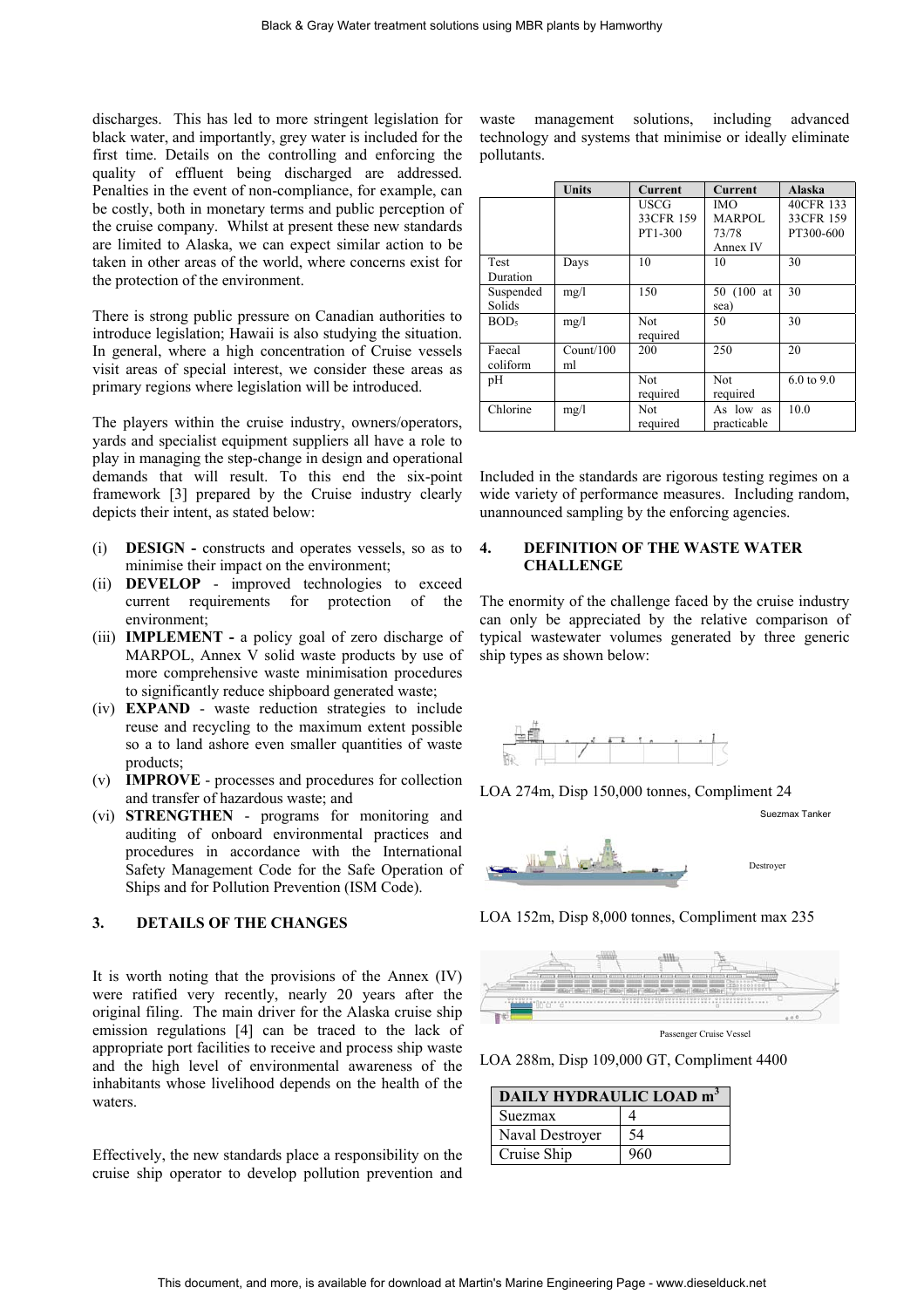A closer examination of the sources of the wastewater streams is as follows;

|                                                               | <b>CARGO</b><br><b>VESSEL</b> | <b>MILITARY</b><br><b>VESSEL</b> | <b>CRUISE</b><br><b>VESSEL</b> |
|---------------------------------------------------------------|-------------------------------|----------------------------------|--------------------------------|
| Typical<br>compliment                                         | 24                            | 235                              | 4,000                          |
| Black Water<br>(vacuum) $m3$                                  | 0.6                           | 2.4                              | 100                            |
| Sanitary Grey<br>Water m <sup>3</sup>                         | 1.2                           | 34                               | 570                            |
| Laundry m <sup>3</sup>                                        | 0.5                           | 8.2                              | 130                            |
| Galley Water<br>(excl.)<br>food<br>&<br>waste<br>$GDU$ ) $m3$ | $\overline{2}$                | 9.4                              | 160                            |
| TOTAL m <sup>3</sup>                                          | 4.3                           | 54                               | 964                            |

Essentially, any design of treatment system requires comprehensive understanding of the sources and composition of wastewater. The strength of the waste, the amount of suspended solids and their degradation time, are some important parameters that must be considered in selecting the appropriate treatment process and potential improvements that need be implemented in current practices.

The wastewater contains a variety of contaminants, some are soluble others being in solid form. These may be nonbio-degradable, or with varying rates of biodegradability. Typical components of the various waste streams are;

| <b>Black</b> | Acc      | Laundry   | Galley     | <b>Gdu Pulpers</b> |
|--------------|----------|-----------|------------|--------------------|
|              | Grey     |           |            |                    |
| Paper        | Plastic  | Softeners | Grease     | Acids              |
| Plastics     | Hair     | Lint      | Fat        | Fat                |
| Solid        | Oils     | Detergent | Food waste | Food waste         |
| waste        |          |           |            |                    |
| Cleaners     | Cleaners |           |            |                    |

Contaminants may severely influence the process efficiency and affect the reliability of the treatment system. One aspect to be recognised is that shipboard waste management is far more complicated than land-based.

## **5. CHOICE OF APPROPRIATE TECHNOLOGY**

There is a wide variety of treatment processes available, some developed from land based applications, and others specifically designed for the marine environment. Particulate matter in the waste stream may be separated out, using filtration or settling, possibly assisted by dosing with a flocculent agent. Settling can be by gravity, or assisted by a centrifuge or decanter. Chemical processes, using dosing or electrochemical oxidant can be used to convert contaminating material into compounds that may be benign and more easily separated from the liquid phase. Almost all the possible treatment processes require a separation stage, to retain suspended solids within the treatment system. This is a critical choice, as it is likely to be the part of the process that regulates the process capacity. Particularly for the biological treatment processes membrane separation technology has been adopted, generally using low-pressure membranes.

General belief within the industry is that membrane bioreactors (MBR's) will form the basis of the waste technology. Extensively used in land-based applications, the challenge has been the adaption to the Marine environment. In the wake of Alaskan legislation, there is no doubt that compromises will have been made in the design as the vast majority of MBR's have been applied to the retrofit market, where severe constraints are placed on the system designer*.* 

A full discussion of the merits of the alternative types of available low-pressure membranes for use with biological treatment systems would be somewhat lengthy. However, it is worth noting the generic types of membrane available, and their applicability to the two principle methods of application:

| Membrane<br>type | Method of<br>application                              | <b>Comments</b>                                                                                     |
|------------------|-------------------------------------------------------|-----------------------------------------------------------------------------------------------------|
| Flat sheet       | Submerged in tank, air<br>induced cross flow          | membrane<br>Low<br>surface<br>turbulence, membranes within<br>dimensions of the treatment<br>tank   |
|                  | Sidestream in module<br>casings, pumped cross<br>flow | membrane<br>surface<br>Good<br>turbulence, modules can be<br>removed with system in service         |
| Tubular          | Submerged in tank, air<br>induced cross flow          | membrane<br>Fair<br>surface<br>turbulence, membranes within<br>dimensions of the treatment<br>plant |
|                  | Sidestream in module<br>casings, pumped cross<br>flow | Excellent membrane surface<br>turbulence, modules can be<br>removed with system in service          |
| Hollow fibre     | Submerged in tank                                     | membrane<br>Poor<br>surface<br>turbulence, membranes within<br>dimensions of the treatment<br>tank  |

# **6. ADVANCED TREATMENT TECHNOLOGY**

# 6.1 HAMWORTHY KSE – MBR DESIGN

The new Hamworthy KSE membrane bioreactor (MBR) is a development of the conventional Super Trident design by virtue of the fact that it is based on the digestion of organic waste by aerobic bacteria.

The limiting design parameter of the Super Trident is the design of the clarification stage. The use of a conical settling tank requires a stable sludge blanket to be formed to prevent carry over of the activated sludge into the final effluent. Any number of external influences can cause a variation in the formation of this sludge blanket resulting in varying effluent quality. The use of a membrane at the clarification stage provides a physical barrier that guarantees effluent quality.

The membrane separation systems that were available upto 2 or 3 years ago were based on the membrane modules used for potable water production. These are relatively high differential pressure units that are contained in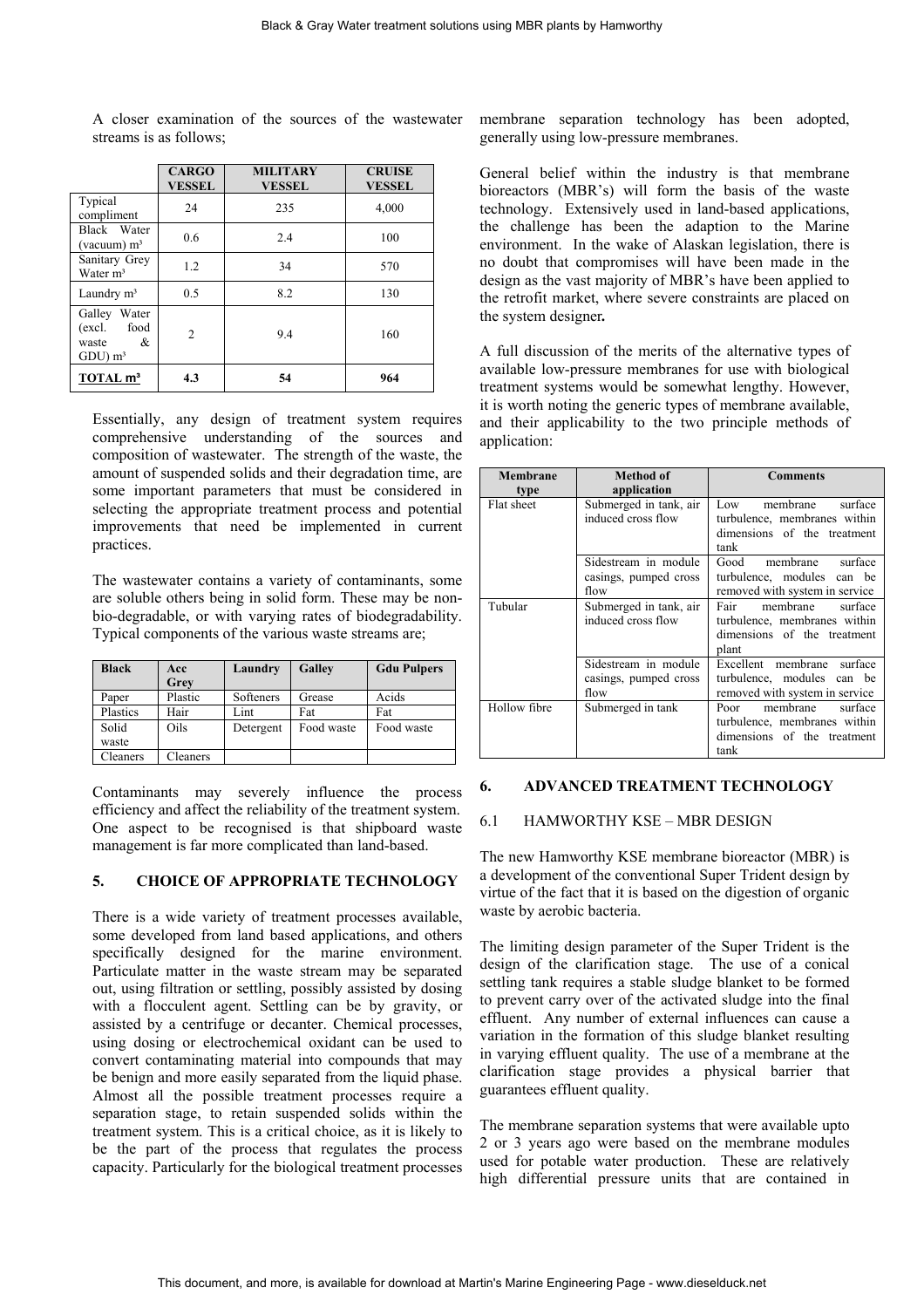pressure vessels. Use of these systems with wastewater **MBR Schematic Diagram** resulted in large, complex installations that suffered from rapid blockage, primarily due to bacterial growth both on and within the membrane material.

Continued development of membrane materials specifically for the treatment of wastewater streams has resulted in units that are able to operate at a much lower trans membrane pressures (TMP) and have good antifouling surface properties. These units can be exposed to activated sludges for extended periods and have allowed practical systems to be designed.

A bioreactor operating with a biomass suspended solids of around 20 g/l is capable of achieving very significant rates of organic material reduction, measured both as  $BOD<sub>5</sub>$  and COD. The rate of organic sludge growth is related to the ratio between the organic content of the incoming flow to the amount of active biomass in the bioreactor. The use of relatively high levels of biomass suspended solids ensures that this ratio is kept low, and the resulting rate of organic sludge growth is also very low.

The incoming wastewater also contains non-biodegradable solids (or with very slow rates of degradation), typically plastics, grit, hair, fibres and some types of greases. These need to be removed from the system, by periodic desludging, or by extraction through a suitable screening system.



Hamworthy have chosen to use tubular membranes, using 8 mm nominal bore tubes, mounted into 200 mm nominal diameter fibre reinforced casings. The membranes are rated in the ultra-filtration range, with a nominal pore size of 40 nano metres. These are used in side stream mode, with cross flow generated by centrifugal pumps.

Control of non-biodegradable material, or slow to degrade fibrous material, is by a self cleaning filter, operating with an aperture size of 200 to 400 micron depending on the application. The system is arranged with a primary bioreactor, operating aerobically and reducing the incoming organic material by the action of the concentrated biomass, with a self-cleaning filter in the transfer to a second stage reactor. The cross flow pumps draw from this second stage and pump through the membrane modules, returning a proportion of concentrated biomass to the primary bioreactor to maintain a balanced biomass.



#### **7. SHIPBOARD INSTALLATION**

In any shipboard retrofit programme it is important to approach the challenge in a structured way. The chart below depicts a typical process flow.

#### **VESSEL EXAMINATION**

Determine existing holding/ /treatment systems

#### **OPERATIONAL PHILOSOPHY**

- Hotel services Daily routine, operating regimes and management cleaning chemicals
- Engine room Daily routine, operating regimes and management
- Collection, holding and treatment capacities
- Knowledge base of ships staff

## **DISCUSS AND REVIEW FINDINGS**

- Emphasis on waste minimisation
- Optimisation of operational practices

#### **TECHNO-ECONOMIC SOLUTION**

With the majority of current activity being on cruise vessels already in service, much work has been focussed on integrating into current operating conditions. These include:

.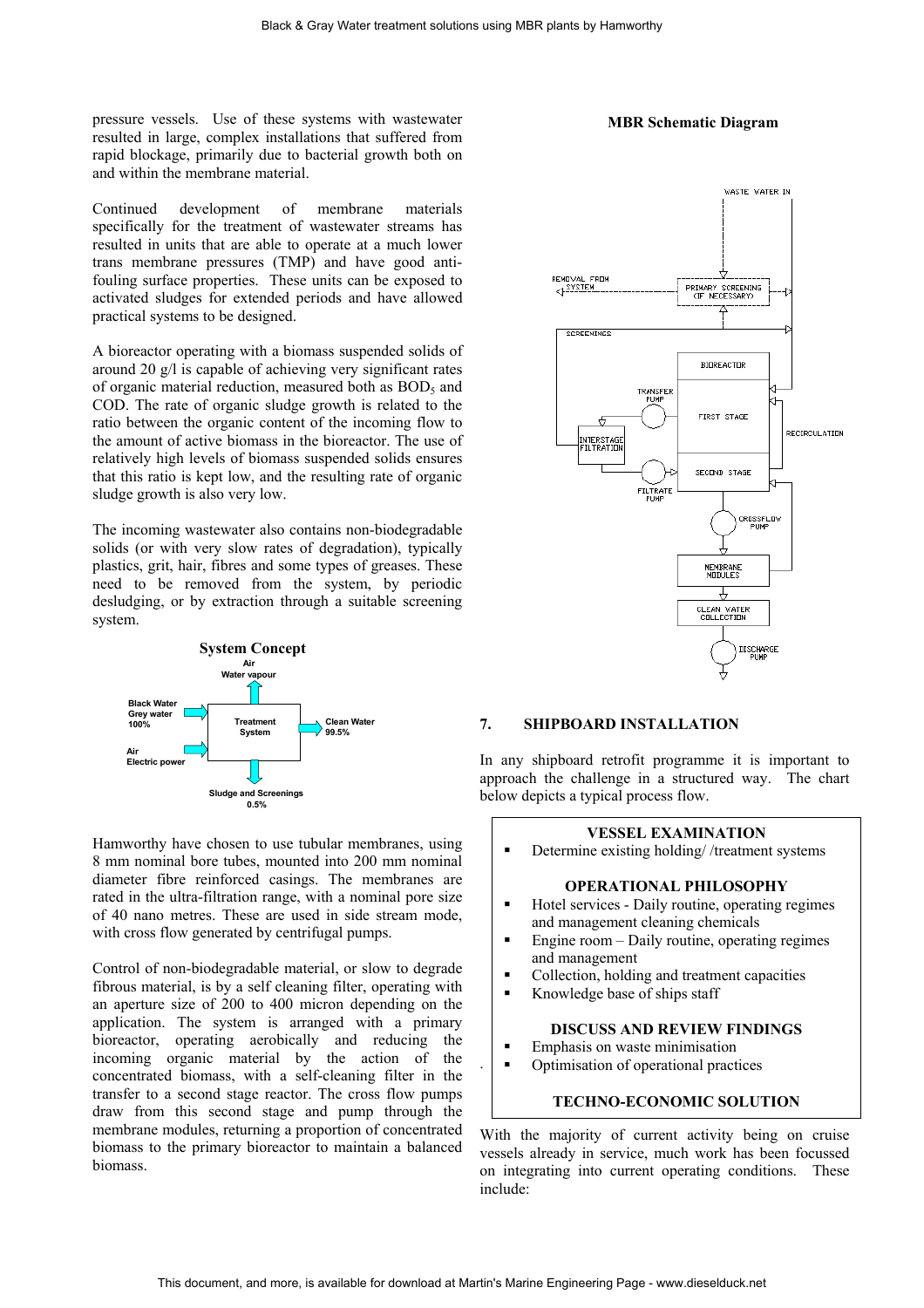- Legislation requirements current (and future)
- **Existing Grey/Black water treatment facilities**
- Shipboard storage capability
- Waste management philosophies hotel services
- Shipboard operational philosophies engine room
- Vessels cruise atlas.

Even current newbuild enquiries are generally option vessels or repeat designs, and therefore have constraints as the engine room layout is predominantly based on the 'traditional' treatment plants. Conversion of the "traditional" treatment plant into advanced wastewater treatment systems is possible. Hamworthy KSE have converted a number into 240 and 320 ton per day membrane bioreactors. First off units of each size have been subject to full shipboard IMO and USCG type approval trials, including independent test authority collection and analysis of 40 samples of feed and treated water over a ten day period.

Effluent quality results achieved were:

|                        | Geometric mean   |
|------------------------|------------------|
| Total suspended solids | $<$ 2 mg/l       |
| Organic content $BOD5$ | $2 \text{ mg}/1$ |
| Faecal Coliform        | 13 counts/100ml  |

It should be noted that the HKSE system does not use any disinfectants, i.e. chlorine addition, depending entirely on the performance of the bioreactor and membrane to eliminate bio-organisms from the effluent. Monitoring of faecal coliform is difficult in these circumstances, as minor contamination of test sample points can lead to individual samples with high faecal coliform counts. However these difficulties in accurate sampling need to be set against the benefit of zero disinfectants addition.

All results were well inside the criteria set by IMO and USCG, and full certification has been granted.

During the period of operation the units experienced conditions, which were beyond those originally predicted.

- High feed inlet temperatures up to 70°C
- High feed concentration up to 6500mg/l
- Chlorine content of grey water above 5mg/l
- Cellulose fibres concentrations higher

The system coped with these conditions.

The membrane bioreactor system lends itself easily to newbuildings, as the footprint taken up will be less than that for conventional black water treatment plants. It is also ideally suited to converting existing sewage treatment plants to comply with the legislative requirements.

# **8. CONCLUSION**

It is generally acknowledged that the requirements relating to black and grey water treatment on cruise ships trading in Alaska, will in time extend to other areas of the world where high concentrations of cruise ships operate.

A majority of vessels will therefore undergo modifications to enable compliance and facilitate fleet-wide flexibility of operation. The industry pre-empted the market shift to more advanced technologies, however, the pace of change was not.

There are a large number of varying technologies available for the cruise operator to choose from resulting in a vast array of 'total waste' solutions on offer.

In the development of the waste management system, the optimisation of waste generation, system compliance to the regulations, and operational reliabilities are major factors to be considered. In principle, the optimum design should provide the owner with adequate flexibility such that the vessel is effectively 'self-sufficient' with respect to shore wastewater management facilities.

On retrofits this is almost impossible, hence any system installed must be robust enough to accept the varied operational demands including environmental laws, Port reception facilities, vessel itinerary and even passenger demographics.

Currently, no one individual company can claim to provide exclusively a total waste management solution. The specialist skills and experience necessary are shared globally within the industry.

There is clearly a need for a review of the considerable progress made to date with particular reference to the future and a case for the industry as a whole to share the knowledge base in an effort to find the optimum environmental solution.

# **9. ACKNOWLEDGEMENTS**

Hamworthy KSE Group is a world-recognised company in marine equipment and systems technology. The Poole based company has been a major supplier of marine wastewater treatment systems for more than 35 years. Continuous product development, in particular, as directed by the cruise industry, combined with the availability of new technologies has led to significant advances in the standards of wastewater treatment that can now be achieved.

We wish to acknowledge, the co-operation of the management and staff of Princess Cruises plc and Celtic Pacific (UK) Ltd.